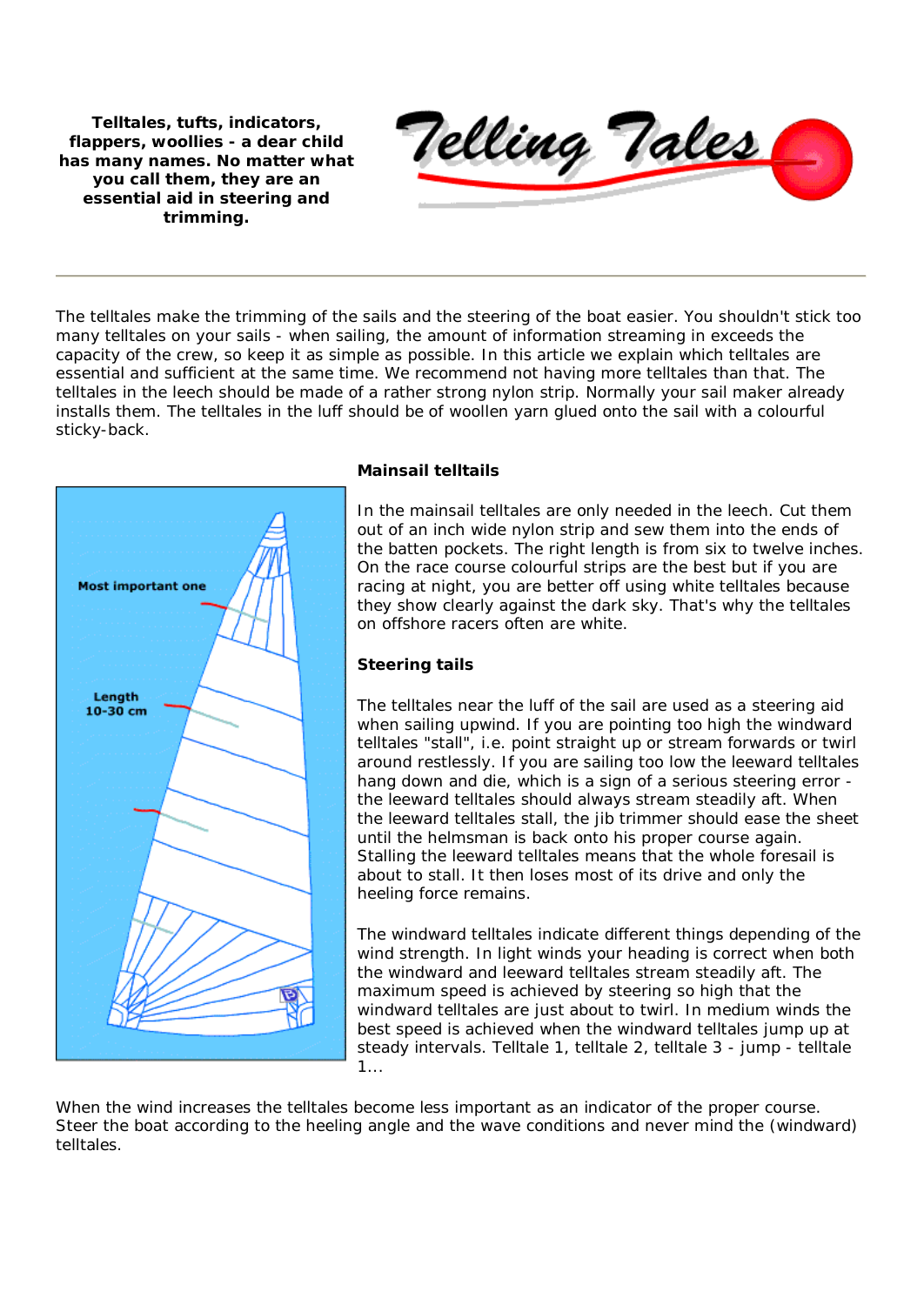# **Steering for VMG**

The steering telltales are most useful when sailing upwind. Steering according to the telltales in light and medium conditions normally maximizes VMG, i.e. your speed towards the mark is the greatest. A high VMG does not necessarily mean the highest speedometer values, but indicates the ideal combination of boat speed, pointing and leeway.



# **Leech tails**

Both the main and the jib should have two to four telltales in the leech, used to proper sheeting. The leech tails, as well as the telltales for steering, are of the most value in light to medium air. The telltale at the end of the top batten pocket is essential when adjusting the proper twist for the main sail. When the telltale disappears behind the sail, the sheet is too tight and the sail has too little twist. In a light winds (5 to 10 kn) the top telltale should be flying for about half of the time. In less than about five knots the leech tails won't work properly. When the wind picks up, the sail is flattened and all the telltales normally stream aft.

The two telltales below the top one tell us about the overall shape of the sail. When the top telltale streams steadily aft but the second one is stalling, your main is either too full in the middle and /or too flat in the top. Bending the mid-section of the mast normally helps. The stalling of the lower telltales may also indicate that your jib is sheeted too loosely, and causes the airflow to separate on the leeward side of the main. Closing the gap by moving the jib lead forward/inward or changing into a larger genoa will help.

The main sheet is the most important trimming device on your boat, and the top leech tail is the best indicator of the mainsheet tension. The required tension on the main sheet depends of the boat you have; use the top leech tail when you are looking for the right trim in different condition. In less than 5 knots of wind adjust the sheet so that the upper tail is visible only sometimes. In medium air the upper tail should show itself about 50% of the time, and in heavy air all leech tails must fly constantly.

## **Jib leech telltales**

The telltales in the leech of the genoa behave somewhat differently from the ones in the main. Never sheet your genoa so tight that all the telltales in the leech stall! Before stalling, the telltales become slow and lazy; that indicates your maximum trim. However, if your boat has a high & narrow jib, with little overlap (like on some one-designs), you may allow the leech tails to stall from time to time in a light air and medium airs. The top telltale is again the most important as it is usually the first one to react to the wrong trim. In some boats the spreaders restrict how far in the genoa can come. In these boats the top telltale may still stream aft when the middle one already stalls - ease the sheet a hair. In older jibs the leech may start to hook in and the telltales become then less reliable.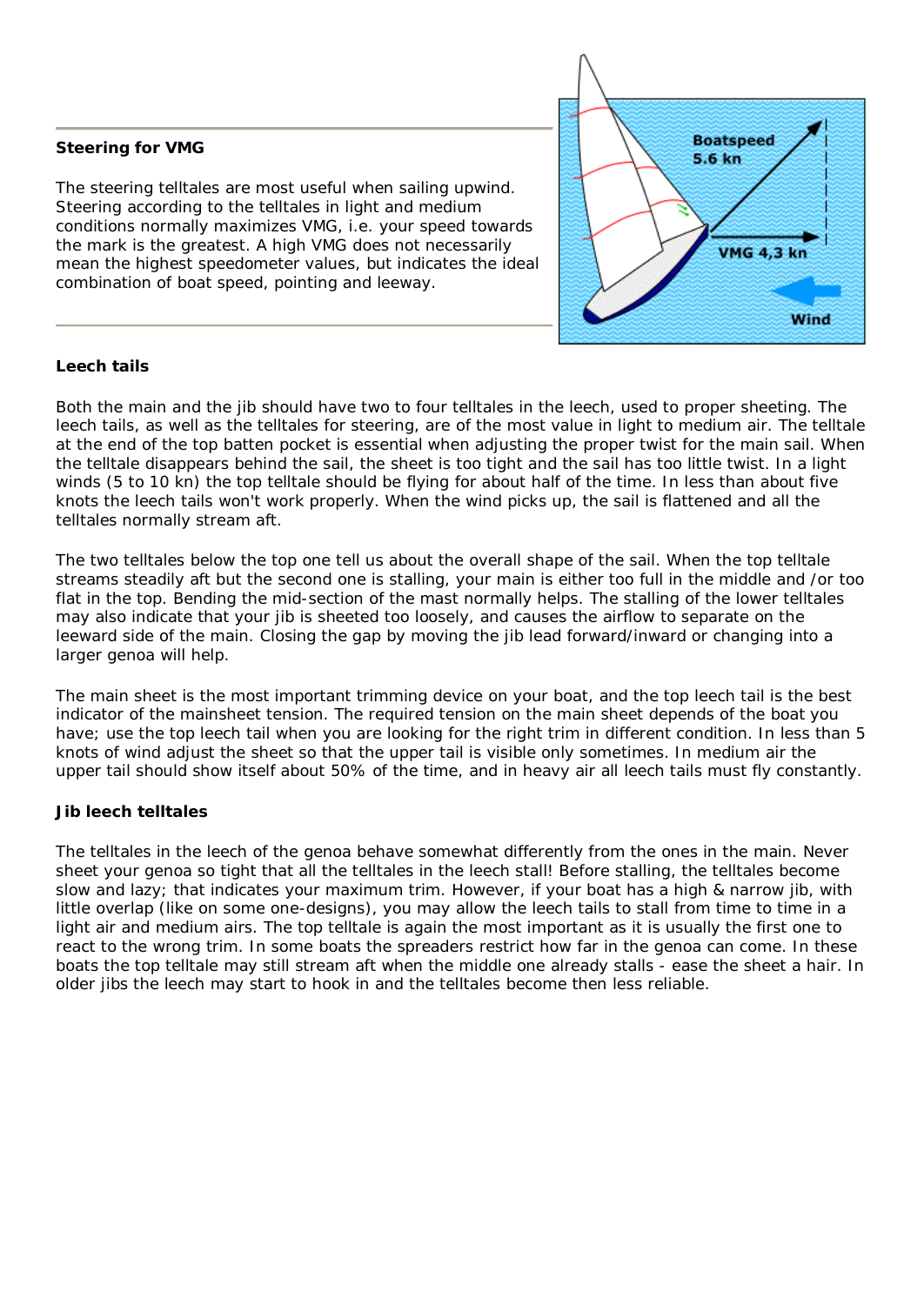

## **Sticking tails on headsails**

Install the telltales at the half and quarter points down the leech. Two pairs of steering telltales should be installed in the luff of the sail

approximately ten to twenty inches behind the luff rope \*) and four to eight feet above the tack. In small boats the telltales should be lower and nearer to the luff than in bigger boats. Don't set the telltales at the same spot on different sides of the sail but always fix the starboard telltale an inch higher. When sailing towards the sun it may otherwise be difficult to distinguish the windward telltale from the leeward one. If you happen to forget which telltale is higher look at the mainsail numbers; they follow the same rule.

It's a good idea to have two sets of steering telltales. One set should be installed a bit higher and closer to the luff than the other. The telltales further away from the luff are more forgiving and you should steer according to them in rough seas and in heavy winds. The telltales closer to the luff are more sensitive and you should use them in smooth seas and lighter conditions.

The telltales get easily stuck - avoid installing them too close to the seams. If the lower telltales have got stuck, or if the crew is obscuring the view, you can steer by the upper set. The telltales shouldn't be installed higher than where you can reach from the foredeck, so that you can easily free



them in case they get stuck. One way to release a telltale is to smack the clew - this helps to avoid the unnecessary trips to the foredeck.

The top telltale set is to be installed nearer to the luff than the steering telltales. They are mainly used when determining the right amount of twist for the jib on a reach.

\*) The correct distance from the luff depends on the sail size: stick your driving tales at a distance of 7,5-15% of the width of the sail at the level of the telltails.

#### **On a reach.**

Telltales are used for trimming the sails. The helmsman steers by the compass or to a fixed point in the horizon and it is the crew's duty to keep trimming the sails so that the telltales stream steadily aft. On a reach the top telltales in a jib are of good value when determining the right twist, which is otherwise very difficult, especially with high aspect ratio jibs. If the windward top telltales are stalling, move the jib lead forward. Remember that you can rely on the telltales only in light and medium conditions. In strong winds the heel becomes the main trimming indicator and the excess power has to be released by increasing the twist. The jib trim on a reach is always a compromise between the upper and lower sections of the sail. It might be a good idea to move the jib lead all the way out to the toe rail and forward so that the windward top telltale streams steadily aft. Normally it is very difficult to get both the top and bottom telltales to work well together.

The top telltales also give an indication of the sag of the headstay. If the windward telltale wobbles all the time, the top section of the sail may be too full; try straightening the headstay. However, it is quite normal that the windward tail streams right up when it gets windy and you are overpowered.

Don't use the luff telltales when looking for the right position for the jib lead - the information you get is often more harmful than beneficial. You may have the lead way back but the sheet very tight, and the telltales be streaming fine, or vice versa. The correct jib trim is always a combination of lead position and sheet tension, and there is no single right lead position.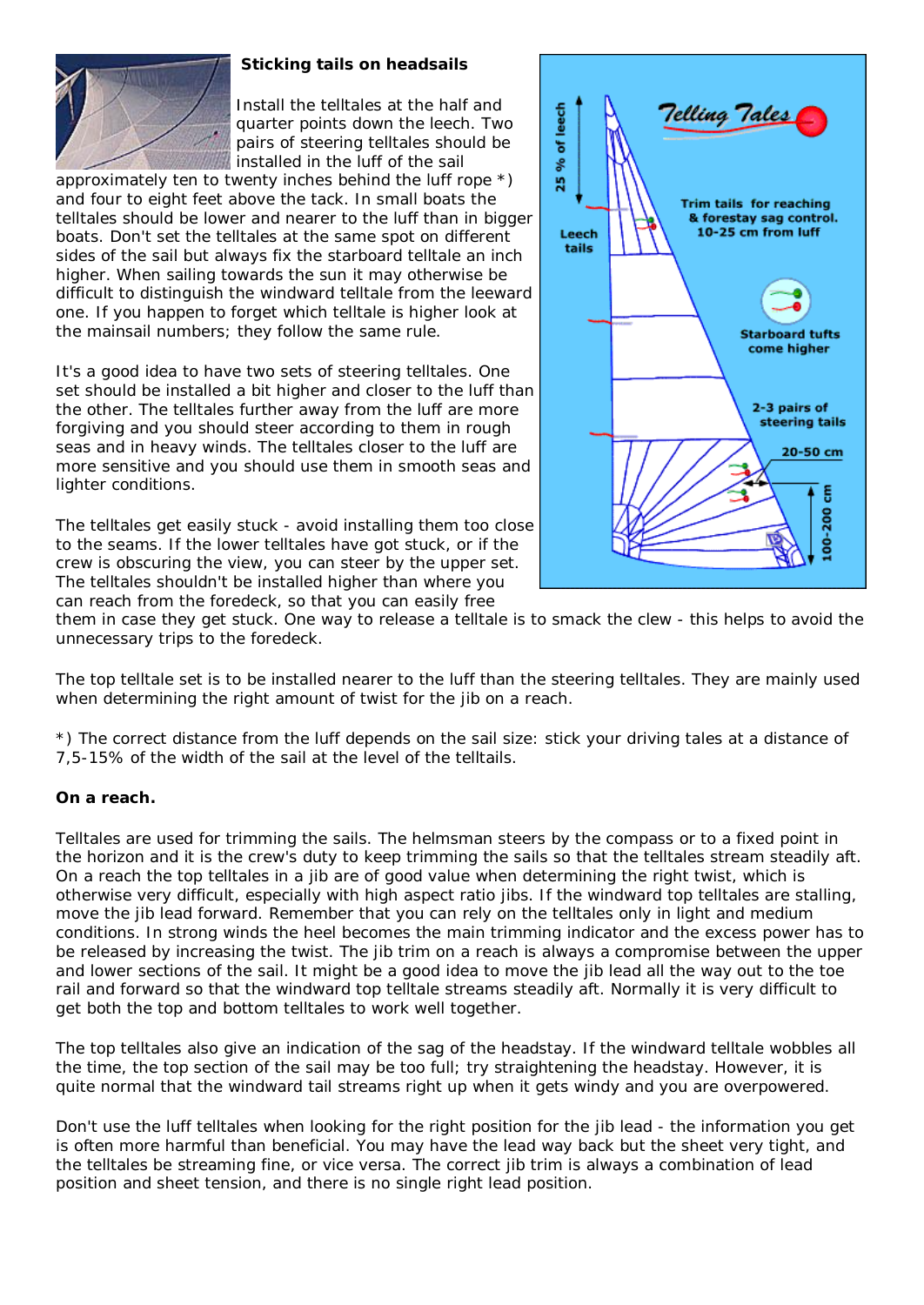**Below**: If the leeward telltales are stalling or streaming forward, you are sailing too low. Come up a bit, or ease the jib sheet. bit, or ease the jib sheet. In light air, steer just on the verge of collapsing the leeward tails.





**Above**: If the windward telltales are continuously jumping up but the boat isn't heeling excessively, you are sailing too high. In medium air on an ideal heading the telltales jump up at three to four second intervals.

In stronger winds  $(15 \text{ km } +)$  ignore the telltales and steer by the heel angle.

Telltales make trimming and steering easier. One should not, however, stare his eyes out at them. If the cut of your jib is too flat, you will achieve the best speed by steering the boat so low that the leeward telltales are partly stalling. You should try to make the jib fuller by letting the head stay sag a bit. On the other hand, if your jib is too full (which inevitably happens to all sails at some stage when the wind picks up) you should steer the boat so that the windward telltales are twirling up. In strong winds, let the telltales live their own lives and

steer the boat according to heel and sea conditions.

## **Flow separation & boundary layers**

When the wind sweeps past the sail its velocity near the sail surface decreases



because of the friction. This so called *boundary layer* can be over 2 inches thick in the middle on the windward side and in the leech on the leeward side of the sail. When the velocity of the air stream decreases to a certain point the boundary layer separates from the sail. The telltales indicate how the boundary layer is behaving at different moments in different parts of the sail. The separation of the boundary layer always means a significant loss in power and is to be avoided at all cost. This is why the telltales are so useful, and why we try to trim the sail so that they always stream steadily aft.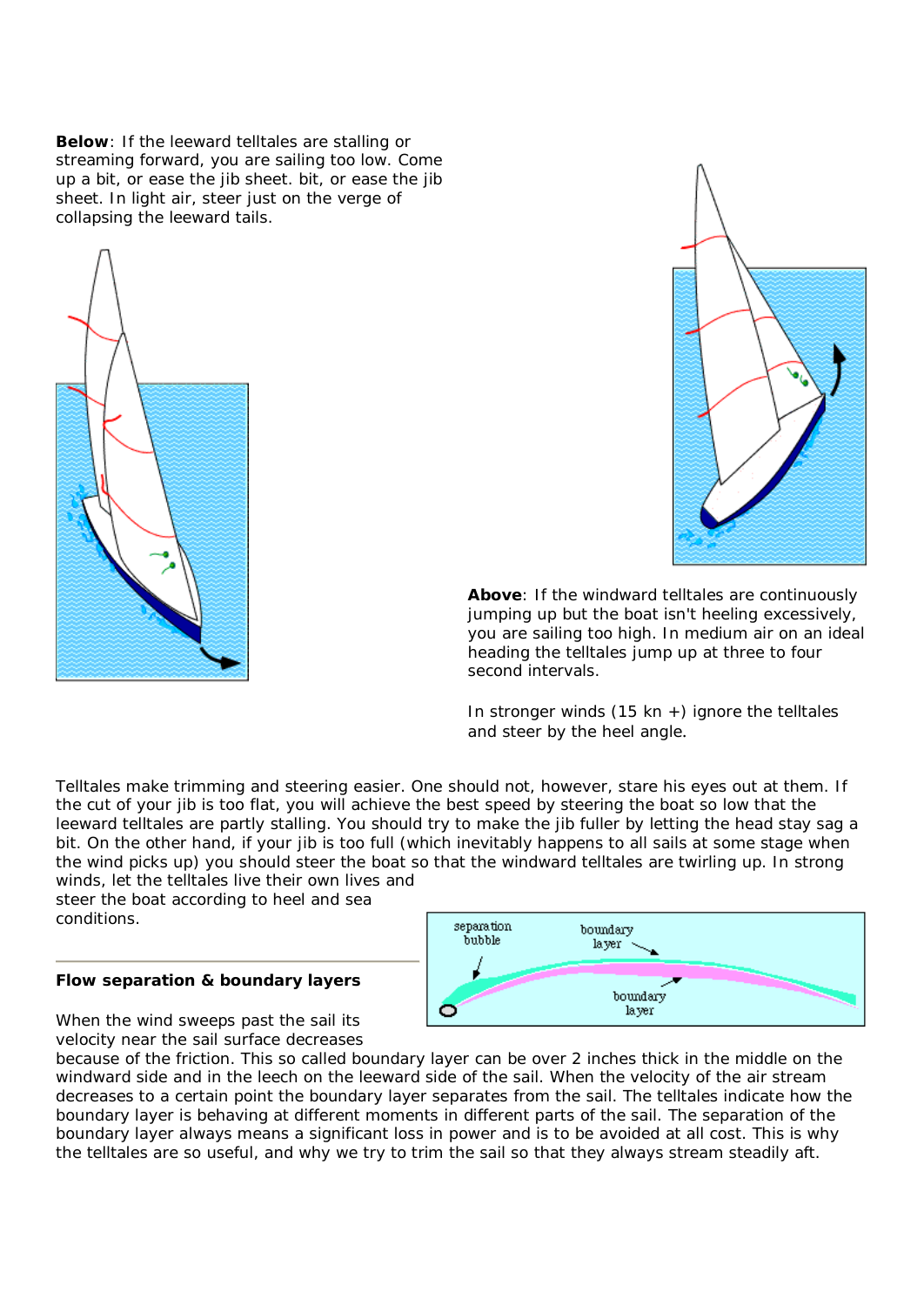#### **Separation bubbles**

The sail is often compared to a wing of an airplane. A sail, however, has one aerodynamic characteristic that makes the comparison feeble. In the luff of a sail the airflow always gets separated from the sail surface on one side or the other, creating a separation bubble. The thick and round leading edge of a wing - or a keel of a sailboat - eliminates the separation of the boundary layer, which improves the efficiency of the foil considerably.

## **Windward side bubble**

When the airflow meets the luff of the sail in too steep an angle, it separates and a separation bubble forms. The bubble is like a small eddy where air circulates around in the same spot. The tighter the sail is sheeted the longer the separation bubble will be. The airflow reattaches to the sail behind the separation bubble. Depending on the size of the bubble and the position of the steering telltales they either stream steadily aft, twirl in a funny way or in the worstcase even stream forwards against the wind.

If you are pointing too high the bubble forms on the windward side of the sail. The bubble on the windward side is less harmful than the one on the leeward side; in heavy winds there is always a bubble of some length on the windward side of the sail.



## **Smooth flow**

The very luff of the sail nearly always has a separation bubble on one side or the other which is why the telltales shouldn't be installed too close to the luff. When the sail is sheeted properly and the boat is on its ideal course, the telltales on both sides of the sail stream steadily aft.

In this case, the separation bubble at the luff is then extremely small and alternates from one side to the other. The airflow meets the luff of the sail at an ideal angle and the flow is smooth at both sides of the sail.

## **Leeward side bubble**

If you are sailing too low, or if the sail is sheeted in too hard, a separation bubble forms on the leeward side. This is very harmful to the performance and should be avoided at all times.

Independently of the luff separation bubble, the airflow may get detached from the sail just before the leech on the leeward side. The eddy formed like this makes the leech telltale disappear behind the sail. For the sake of clarity, the size of the separation bubbles is exaggerated in the drawing.